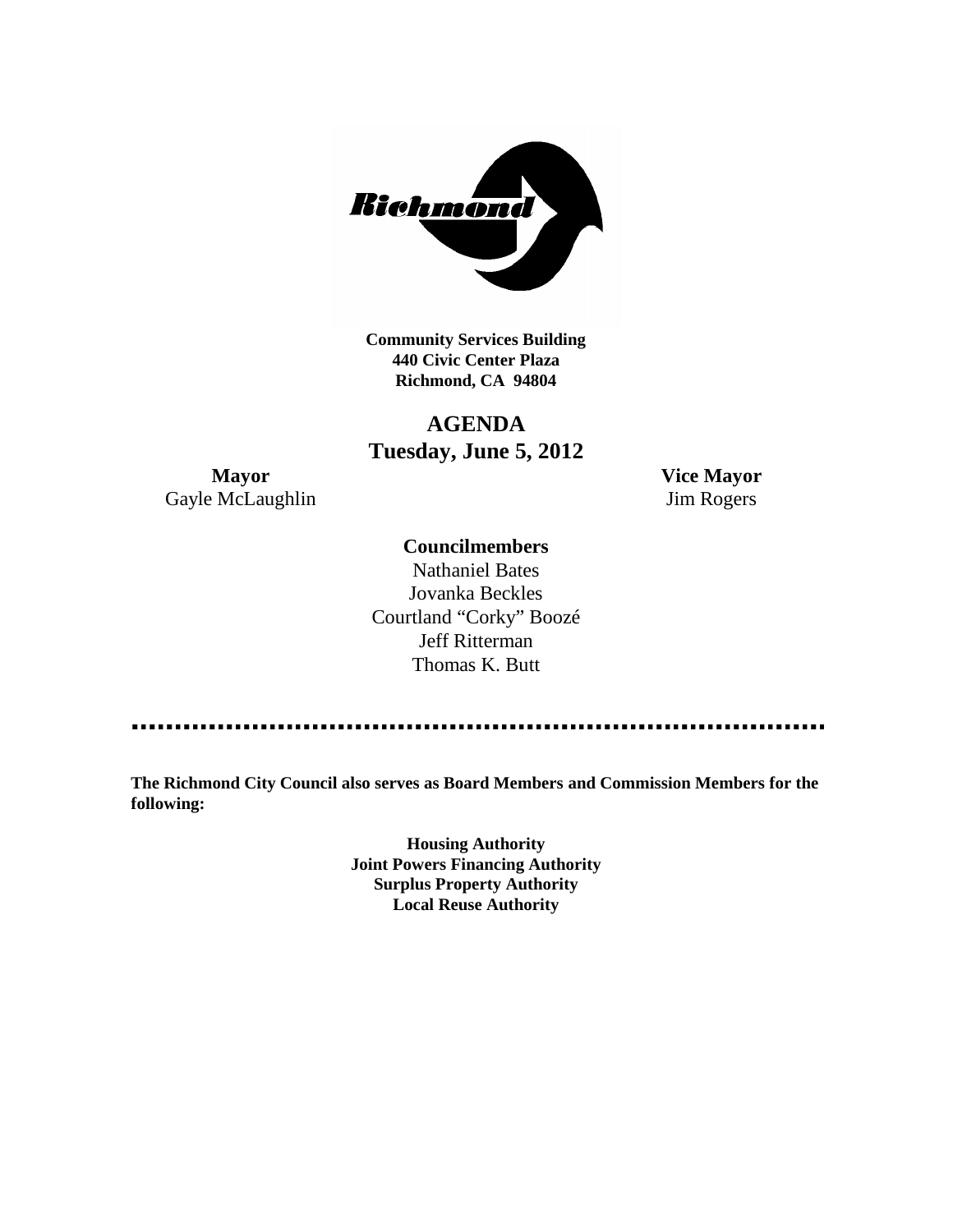# **MEETING PROCEDURES**

The City of Richmond encourages community participation at its City Council meetings and has established procedures that are intended to accommodate public input in a timely and time-sensitive way. As a courtesy to all members of the public who wish to participate in City Council meetings, please observe the following procedures:

**PUBLIC COMMENT ON AGENDA ITEMS:** Anyone who desires to address the City Council on items appearing on the agenda must complete and file a pink speaker's card with the City Clerk **prior** to the City Council's consideration of the item. Once the City Clerk has announced the item and discussion has commenced, no person shall be permitted to speak on the item other than those persons who have submitted their names to the City Clerk. Your name will be called when the item is announced for discussion. **Each speaker will be allowed TWO (2) MINUTES to address the City Council on NON-PUBLIC HEARING items listed on the agenda.**

**OPEN FORUM FOR PUBLIC COMMENT:** Individuals who would like to address the City Council on matters not listed on the agenda or on **Presentations, Proclamations and Commendations, Report from the City Attorney, or Reports of Officers** may do so under Open Forum. All speakers must complete and file a pink speaker's card with the City Clerk **prior** to the commencement of Open Forum. **The amount of time allotted to individual speakers shall be determined based on the number of persons requesting to speak during this item. The time allocation for each speaker will be as follows: 15 or fewer speakers, a maximum of 2 minutes; 16 to 24 speakers, a maximum of 1 and one-half minutes; and 25 or more speakers, a maximum of 1 minute.**

#### **SPEAKERS ARE REQUESTED TO OCCUPY THE RESERVED SEATS IN THE FRONT ROW BEHIND THE SPEAKER'S PODIUM AS THEIR NAME IS ANNOUNCED BY THE CITY CLERK.**

**CONSENT CALENDAR:** Consent Calendar items are considered routine and will be enacted, approved or adopted by one motion unless a request for removal for discussion or explanation is received from the audience or the City Council. A member of the audience requesting to remove an item from the Consent Calendar must complete and file a speaker's card with the City Clerk **prior to the City Council's consideration of Agenda Review.** An item removed from the Consent Calendar may be placed anywhere on the agenda following the City Council's agenda review.

Any law enforcement officer on duty or whose service is commanded by the presiding officer shall be Sergeant-at-Arms of the Council meetings. He/she, or they, shall carry out all orders and instructions given by the presiding officer for the purpose of maintaining order and decorum at the Council meetings (City Council Rules of Procedure and Order Section III F, RMC Section 2.12.030).

**\*\*\*\*\*\*\*\*\*\*\*\*\*\*\*\*\*\*\*\*\*\*\*\*\*\*\*\*\*\*\*\*\*\*\*\*\*\*\*\*\*\*\*\*\*\*\*\*\*\*\*\*\*\*\*\*\*\***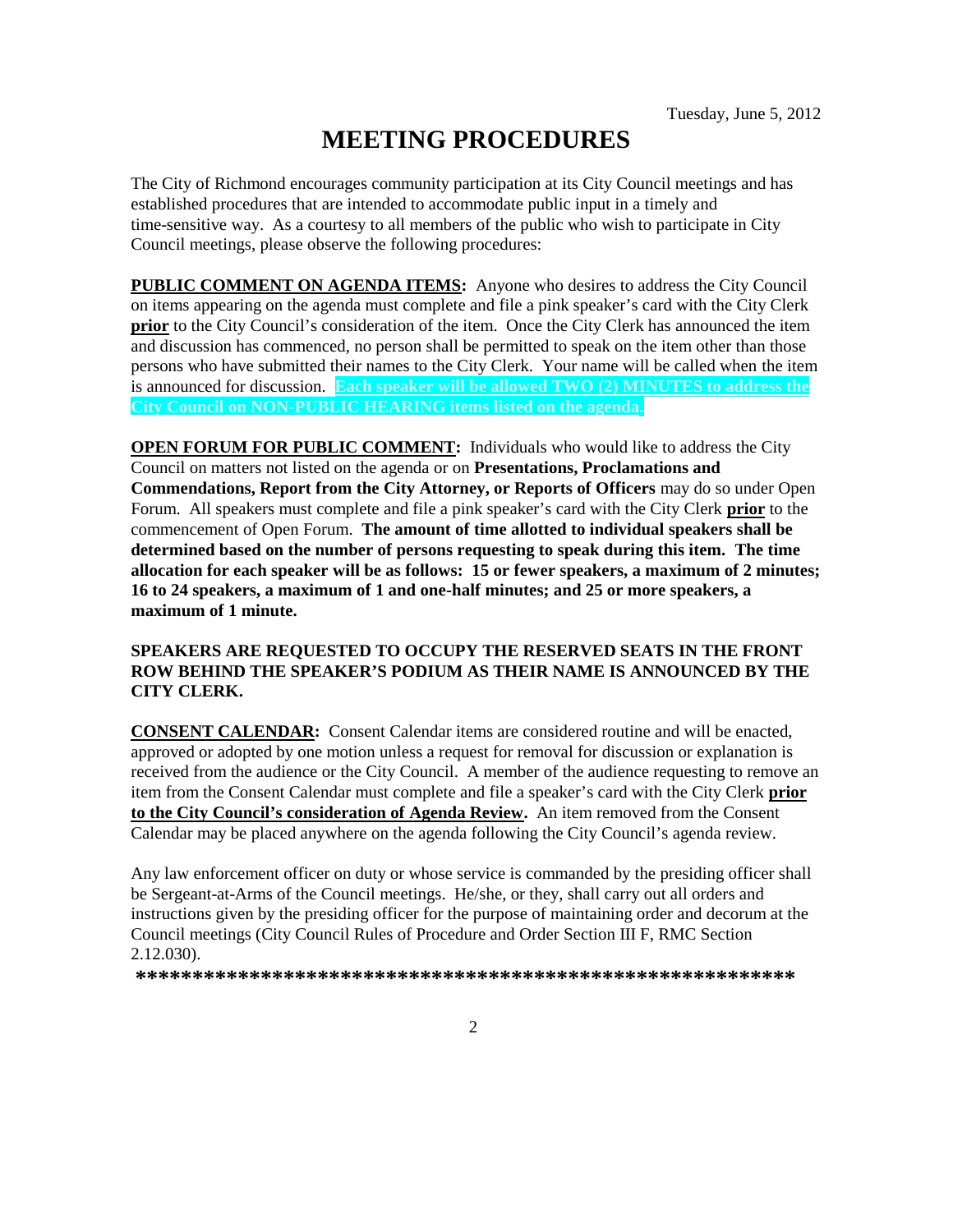# **MEETING OF THE CITY OF RICHMOND AS SUCCESSOR AGENCY FOR THE RICHMOND COMMUNITY REDEVELOPMENT AGENCY/RICHMOND CITY COUNCIL**

6:30 p.m.

### **A. PLEDGE TO THE FLAG**

- **B. ROLL CALL**
- **C. READING OF THE CODE OF ETHICS**
- **D. STATEMENT OF CONFLICT OF INTEREST**
- **E. AGENDA REVIEW**

#### **F. OPEN FORUM FOR PUBLIC COMMENT**

#### **G. PRESENTATIONS, PROCLAMATIONS, AND COMMENDATIONS**

- **G-1.** PROCLAMATION honoring Richmond's Annual Juneteenth Community Celebration and recognition of the National Brotherhood Association for its contribution to the event - Mayor McLaughlin (620-6503).
- **G-2.** ACKNOWLEGDE the Honorable George D. Carroll who was the first African-American City Councilmember and Mayor of Richmond, as well as the first African-American Judge in Contra Costa County - Mayor McLaughlin (620- 6503), Councilmember Bates (235-7044), and Councilmember Boozé (620- 6593).

#### **H. CITY COUNCIL CONSENT CALENDAR**

**H-1.** ADOPT a resolution appropriating funds and approving the purchase of 50 portable radios at a net cost to the City of Richmond of \$52,000, representing 20% of the total cost of the purchase, with the remaining funding provided through a regional Federal Emergency Management Agency (FEMA) Assistance to Firefighter's Grant sponsored by the City of El Cerrito Fire Department - Fire Department (Chief Michael Banks 307-8041).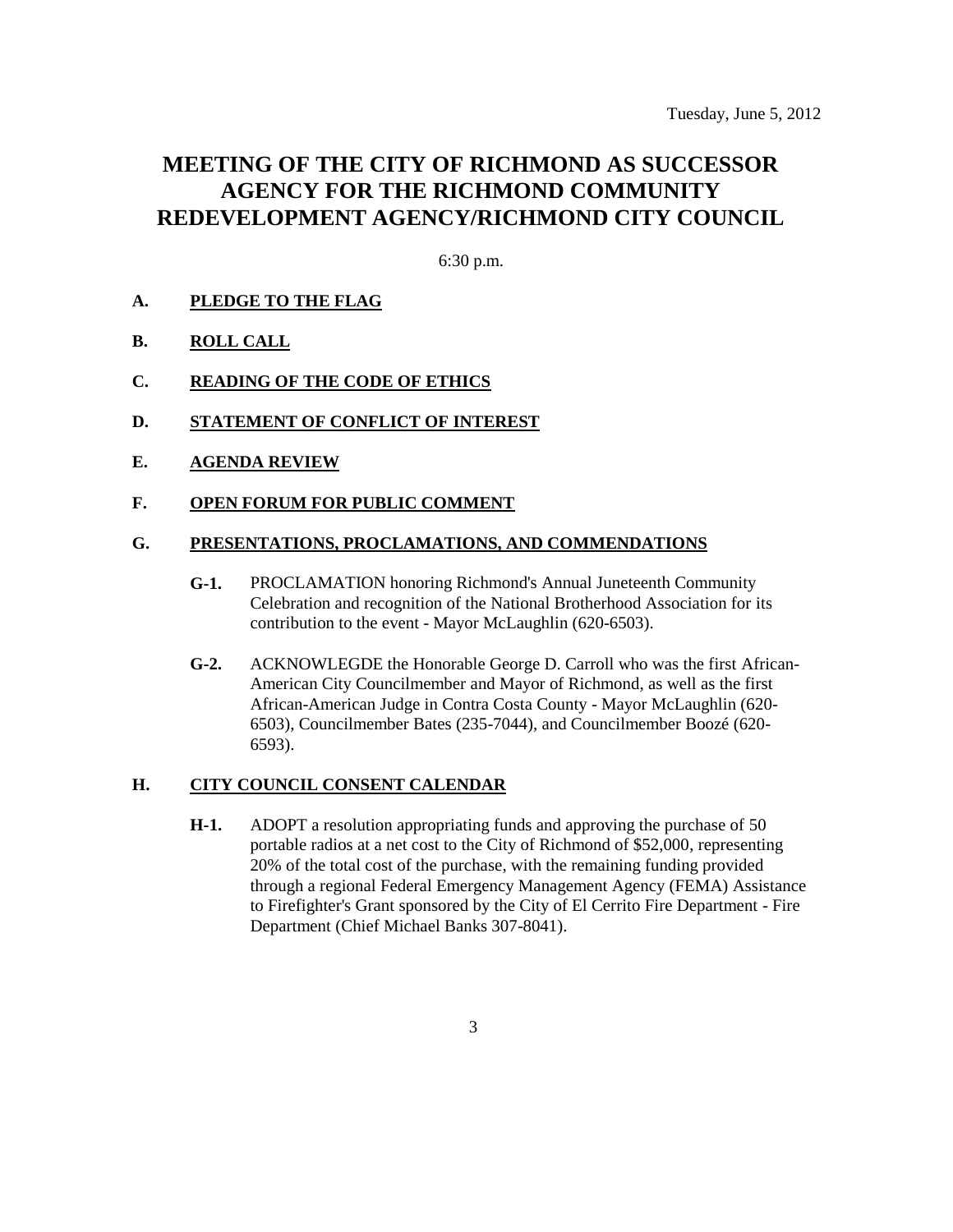- **H-2.** ADOPT a resolution appropriating funds and approving the purchase and installation of two base station radios and five mobile radios at a net cost to the City of Richmond of \$13,669, representing 20% of the total equipment cost plus installation, with the remaining funding provided through a regional Federal Emergency Management Agency (FEMA) Assistance to Firefighter's Grant sponsored by the San Ramon Valley Fire District - Fire Department (Chief Michael Banks 307-8041).
- **H-3.** ADOPT a resolution approving the placement of Sjoberg Evashenk Consulting Inc., Pun & McGeady, Burr Pilger Mayer (BPM), Municipal Resource Group LLCm and Kevin W. Harper CPA & Associates on the list of qualified consultants for the internal audit program (This item was reviewed and recommended for approval by the Finance Committee at its May 4, 2012, meeting) - Finance Department (James Goins 620-6740).
- **H-4.** APPROVE an agreement with the Richmond Community Foundation (RCF); AUTHORIZE the Library & Cultural Services Director to accept a grant from RCF in the amount of \$5,000 for a capacity-building initiative for the Richmond Public Library/Literacy for Every Adult Program (LEAP); and, APPROVE an amendment to the Fiscal Year 2011-2012 operating budget, increasing library revenue and increasing expenditures in the amount of \$5,000 - Library and Cultural Services Department (Katy Curl 620-6555).
- **H-5.** APPROVE an emergency contract with Global Diving, Inc. (Global) in an amount not to exceed \$84,327 for the ongoing security and technical care for the abandoned tugs, Lion and Tiger, at their mooring basins at Point Potrero Marine Terminal until they can be transferred into the hands of a contractor for their removal and destruction - Port Department (Jim Matzorkis 215-4600).
- **H-6.** APPROVE a one-year lease agreement with Pio's Trucking Company for their use of property at Port of Richmond Terminal 4, providing lease revenue of \$54,000 - Port Department (Jim Matzorkis 215-4600).
- **H-7.** APPROVE a grant-funded contract with CMC Rescue, Inc. for Rope Technician I & II training and certification for 45 firefighters in an amount not to exceed \$38,250 - Fire Department (Chief Michael Banks 307-8041).
- **H-8.** APPROVE the minutes of the April 3, 2012, and May 1, 2012, meetings City Clerk's Office (Diane Holmes 620-6513).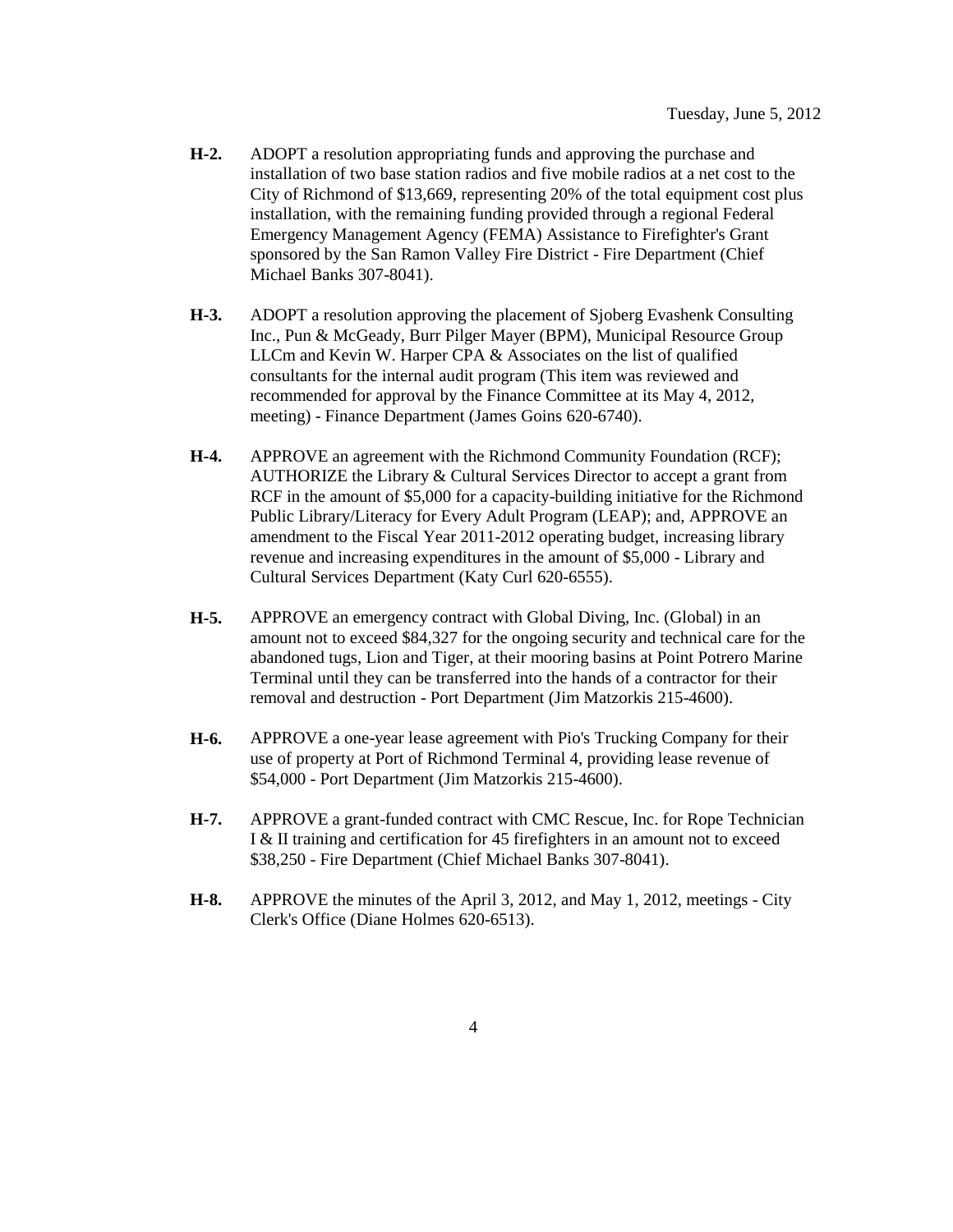- **H-9.** ADOPT an ordinance (second reading) approving the Marin Energy Authority Joint Powers Agreement and AUTHORIZING the Implementation of a Community Choice Aggregation Program - City Manager's Office (Bill Lindsay 620-6512).
- **H-10.** APPROVE three contracts totaling \$65,000 for mini-grants for the Neighborhood Public Art Program as allocated in the Fiscal Year 2011-12 budget: (1) Richmond Art Center (\$8,000 grant); (2) Husser Education Consulting, Inc. (\$27,870 grant); and (3) Higher Gliffs, Inc./Community Rejuvenation Project (\$29,130 grant) - Library and Cultural Services Department (Katy Curl 620-6554).
- **H-11.** APPROVE a sole-source contract with the Richmond Main Street Initiative in the amount of \$80,000 for a term of July 1, 2012, through March 31, 2013, to provide funding to continue support for vital operations and programs to revitalize Downtown Richmond until the anticipated Downtown Richmond Property Business Improvement District is implemented - City Manager's Office (Bill Lindsay 620-6512).
- **H-12.** ACCEPT the work completed by Whiteside Construction Corporation for the Wharf Street At-Grade Railroad Crossing Improvements Project at a final construction cost of \$29,289 - Engineering Services Department (Edric Kwan/Steven Tam 307-8112).
- **H-13.** ACCEPT the work completed by Republic ITS for the Traffic Safety Improvements Project at a final construction cost of \$265,363 - Engineering Services Department (Edric Kwan/Steven Tam 307-8112).
- **H-14.** APPROVE travel by the City Manager, Port Executive Director and Port Marketing/Operations Manager to China to attend the Second Annual Mayor's Economic Conference at the invitation of the Mayor of Zhoushan, and to meet with Zhoushan City officials to continue to explore the potential for China auto manufacturing companies entering the U.S. market through the Port of Richmond's recently renovated facility. Travel costs for the conference and port meetings will be reimbursed by the City of Zhoushan; approximately \$2,000 in costs will be incurred by the Port Director for additional meetings to continue development of the business plan with the Port of Zhoushan and Auto Warehousing Company - Port Department (Jim Matzorkis 215-4600).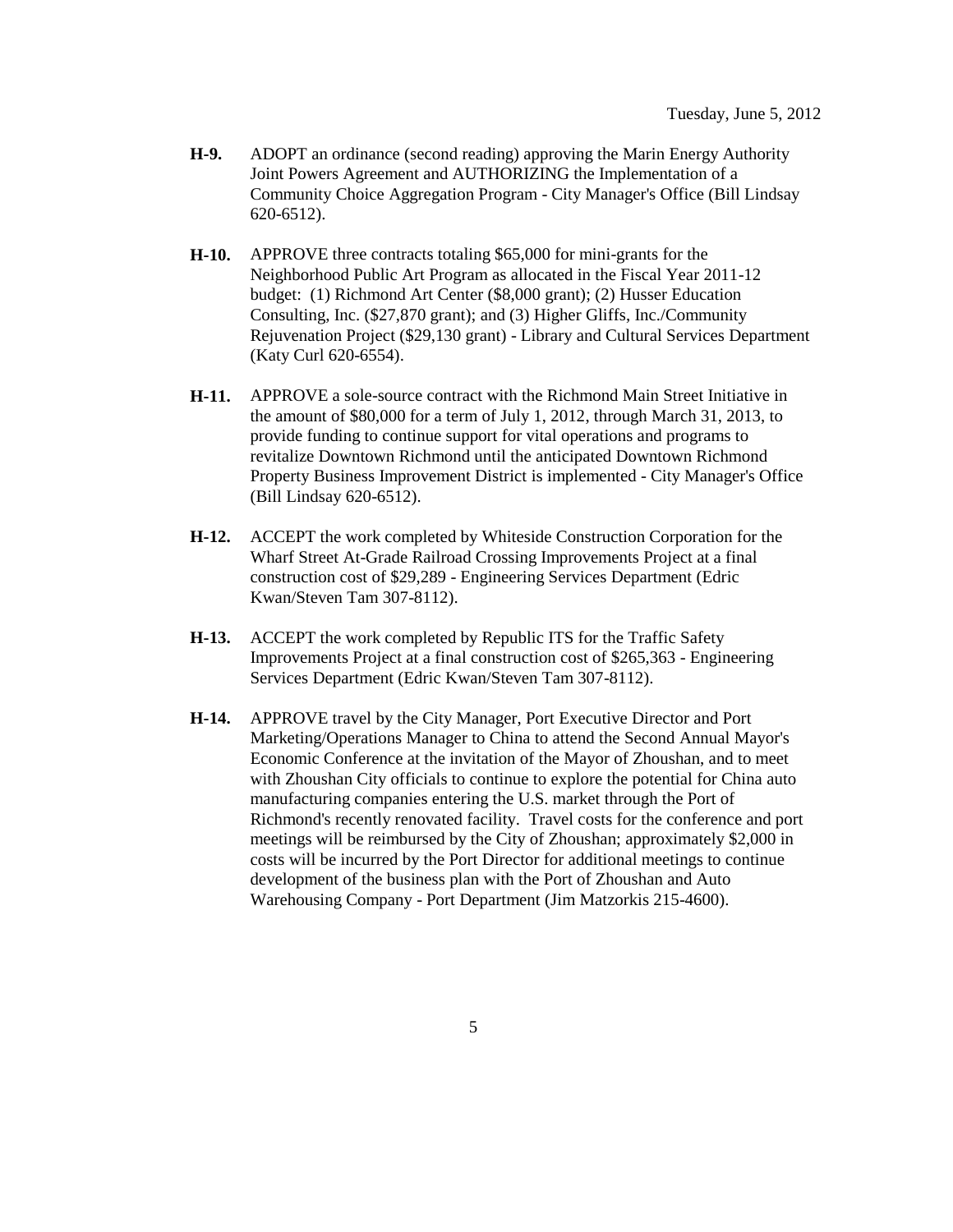- **H-15.** APPROVE a sixth amendment to the contract with the Law Firm of Meyers, Nave, Riback, Silver and Wilson, to continue to represent the City in the lawsuits entitled Booker vs. City of Richmond, et al., and Jenkins vs. City of Richmond, et al. in the amount of \$400,000, extending the term expiration to June 30, 2013 - City Attorney's Office (Bruce Reed Goodmiller 620-6509). *This item was continued from the May 15, 2012, meeting.*
- **H-16.** APPROVE a loan agreement for \$161,200 by and between the City of Richmond and the Richmond Art Center (RAC), located at 2540 Barrett Avenue, Richmond, California, to cover Fiscal Year 2011-2012 year-end operational costs and to assist the RAC in transitioning to a more community-based model of educational programming in the schools and City-operated community centers, and authorize the City Manager to execute all necessary documents - Library and Cultural Services Department (Katy Curl 620-6554)
- **H-17.** APPROVE the following appointments and reappointments: Commission on Aging: Doris Jones, term expiring May 19, 2014; Naomi Williams, term expiring May 19, 2014; Community Development Commission: Jessica Navarrete Montiel, incumbent, term expiring March 21, 2015; Jackie Thompson, term expiring March 21, 2015; Housing Advisory Commission: Jackie Thompson, term expiring February 28, 2014; and Economic Development Commission: Mark Garcia, term expiring April 21, 2015 - Mayor's Office (Mayor McLaughlin 620-6503).

## **I. PUBLIC HEARINGS**

- **I-1.** ADOPT a resolution approving the levy and collection of assessments in the Hilltop Landscape Maintenance District for Fiscal Year 2012-2013 - Public Works Department (Yader A. Bermudez 231-3008).
- **I-2.** ADOPT a resolution approving the levy and collection of assessments in the Marina Bay Landscaping and Lighting Maintenance District for Fiscal Year 2012-2013 - Public Works Department (Yader A. Bermudez 231-3008).
- **I-3.** CONSIDER awarding medical marijuana collective permits to: (1) 7-Stars Healing Center to operate a medical marijuana collective at 3288 Pierce Street, Ste. #M126; and (2) Granddaddy Purp Collective dba GDP Collective to operate a medical marijuana collective at 2924 Hilltop Mall Road in substantial compliance with the applications submitted on or about May 2, 2011 - Councilmember Bates (620-6743).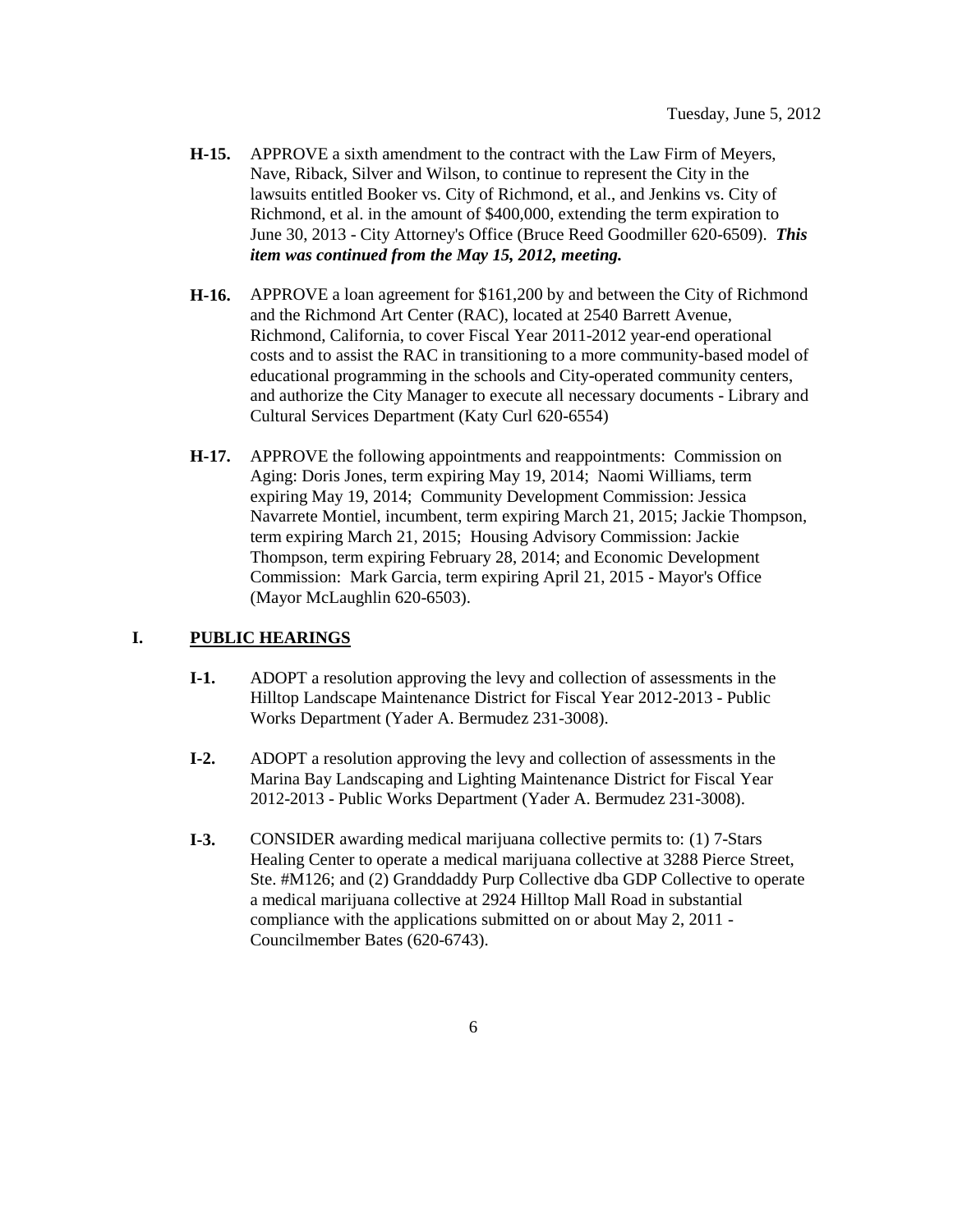## **J. ORDINANCES**

- **J-1.** INTRODUCE an ordinance (first reading) requiring the City of Richmond to manage pests using Integrated Pest Management principles and techniques at City-maintained properties and facilities - Public Works Department (Yader A. Bermudez 231-3008). *This item was continued from the May 15, 2012, meeting.*
- **J-2.** INTRODUCE an ordinance (first reading) amending Richmond Municipal Code Section 2.42.075 to clarify the disclosure requirements for campaign mass mailings - City Attorney's Office (Bruce Reed Goodmiller 620-6509).

## **K. COUNCIL AS A WHOLE**

- **K-1.** PROVIDE direction regarding the following two alternatives related to development of the Operations and Security Center (OSC) at Port of Richmond Terminal 3: Alternative 1 - Reject all previous bids, revise the design of the OSC at 1411 Harbour Way South, and rebid the project to be consistent with the remaining grant funds; or Alternative 2 - Reject all previous bids and move the OSC to the Riggers Loft located in the Point Potrero Marine Terminal, and authorize all related work to facilitate this relocated project. Staff recommends that the Council select Alternative 1 - Port Department (Jim Matzorkis 215- 4600).
- **K-2.** RECEIVE a report and provide direction to staff regarding the Riggers Loft Councilmember Boozé (620-6593).
- **K-3.** DIRECT staff to prepare an amendment for Council consideration of Richmond Municipal Code Chapter 2.38 regarding acceptance and disclosure of certain contributions of more than \$250 to incorporate the requirements of California Government Code Section 84308 - Councilmember Butt (236-7435). *This item was continued from the May 1, 15, and 22, 2012, meetings.*
- **K-4.** DISCUSS and consider amendments to the Code of Conduct for the City Council - Councilmember Bates (620-6743). *This item was continued from the May 15, and 22, 2012, meetings.*
- **K-5.** CONSIDER instructing staff to apply to NRG for free electric vehicle charging stations - Vice Mayor Rogers (867-5725). *This item was continued from the May 22, 2012, meeting.*